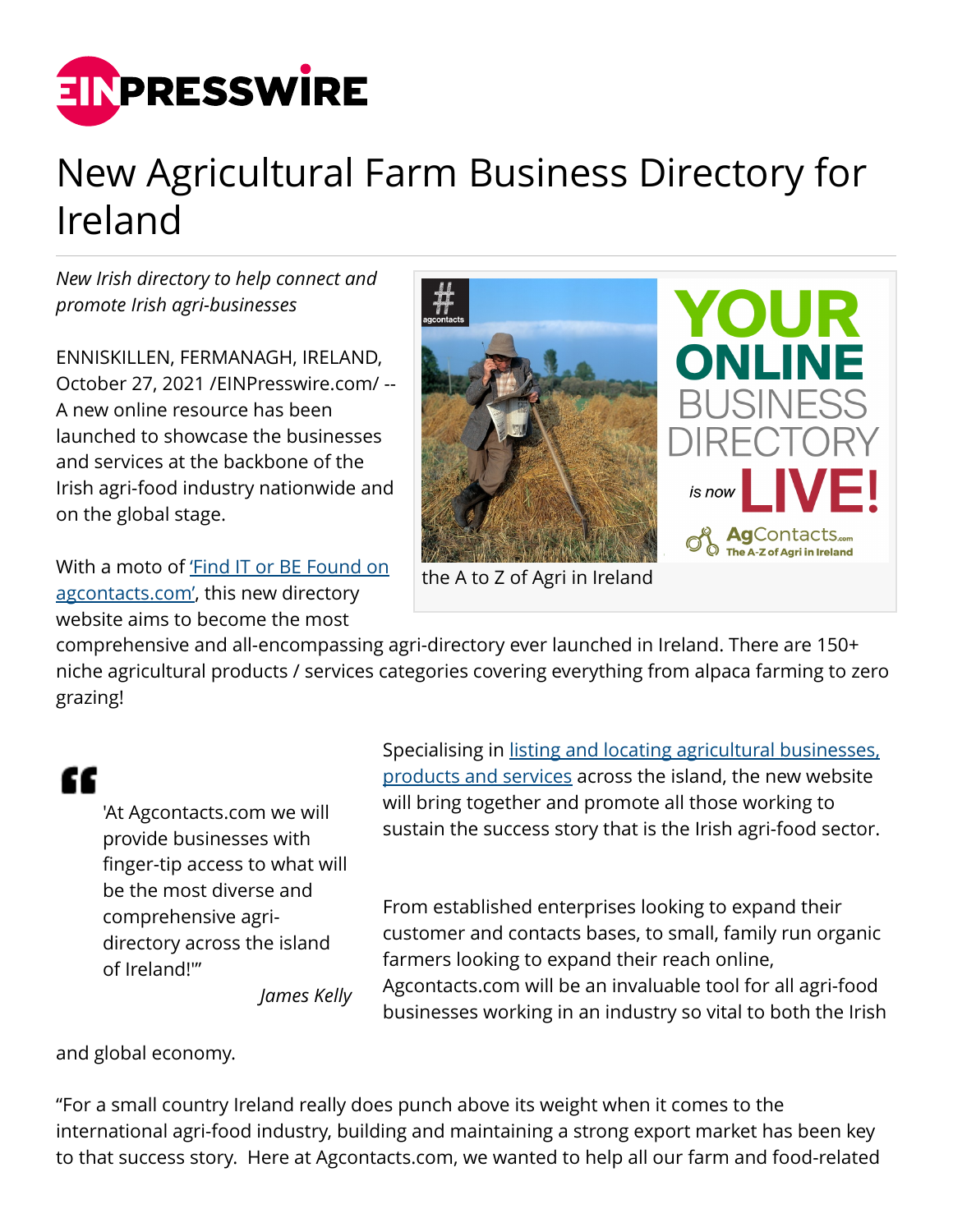businesses reach their full potential by providing one central, online resource to showcase their businesses and services to the world."

The website founder continued: "The agri-food industry is a cornerstone of the Irish economy, producing a significantly higher return than any other sector. It provides close to 160,000 jobs and accounts for around 8% in GDP, bringing in tens of billions into the economy each year.

"Farming isn't just about economic statistics, though. It's about people and communities. When we talk about the agri-food sector, we're often talking about families, heritage, and an allencompassing way of life."

"That's why we've been keen to make the site user-friendly for everyone, including smaller businesses who may not have an online presence yet.

"At Agcontacts.com we not only provide businesses with finger-tip access to what will be the most diverse and comprehensive agri-directory in the country, but offer a streamlined SEO web service that even businesses who have yet to embrace the digital world will find extremely user friendly."

That service will include everything a farm business needs to stand out in the competitive online world, with listings including not only a search-engine-optimised outline of the services offered, but also Google Map locations, helpful photos, clickable contact details, links to social media, external third party links, live opening times and a contact form linked directly to the business.

Listed businesses can also avail of the chance to have their company video promoted on both the main directory home page and on AgContacts.com's social media channels. On top of this, Agcontacts.com also offer a bespoke directory listing for small agri-businesses who have yet to venture into promoting their products / services online. .

Once listed, businesses can be rest assured their products and services will be easy to find, thanks to industry-specific tags which make searching the directory a breeze.

Agcontacts.com's website layout allows potential customers to easily navigate the directory to find the specific product or service they seek, while listed businesses can enjoy the benefits of being found by their specific target market at the click of a button.

However, the website plans to be much more than just a directory. It will also feature upcoming farming and agri-food events, in person and online, promote new product launches, and keep Agcontacts.com users up-to-date with the latest industry news.

Meanwhile, those looking to invest, expand or even start out in the agri-food industry can hop over to Agcontacts.com's [sister site, www.farmsforsaleireland.com,](http://farmsforsaleireland.com) where you can search for your dream agri-property in its specialists listings, as well as keeping on top of upcoming